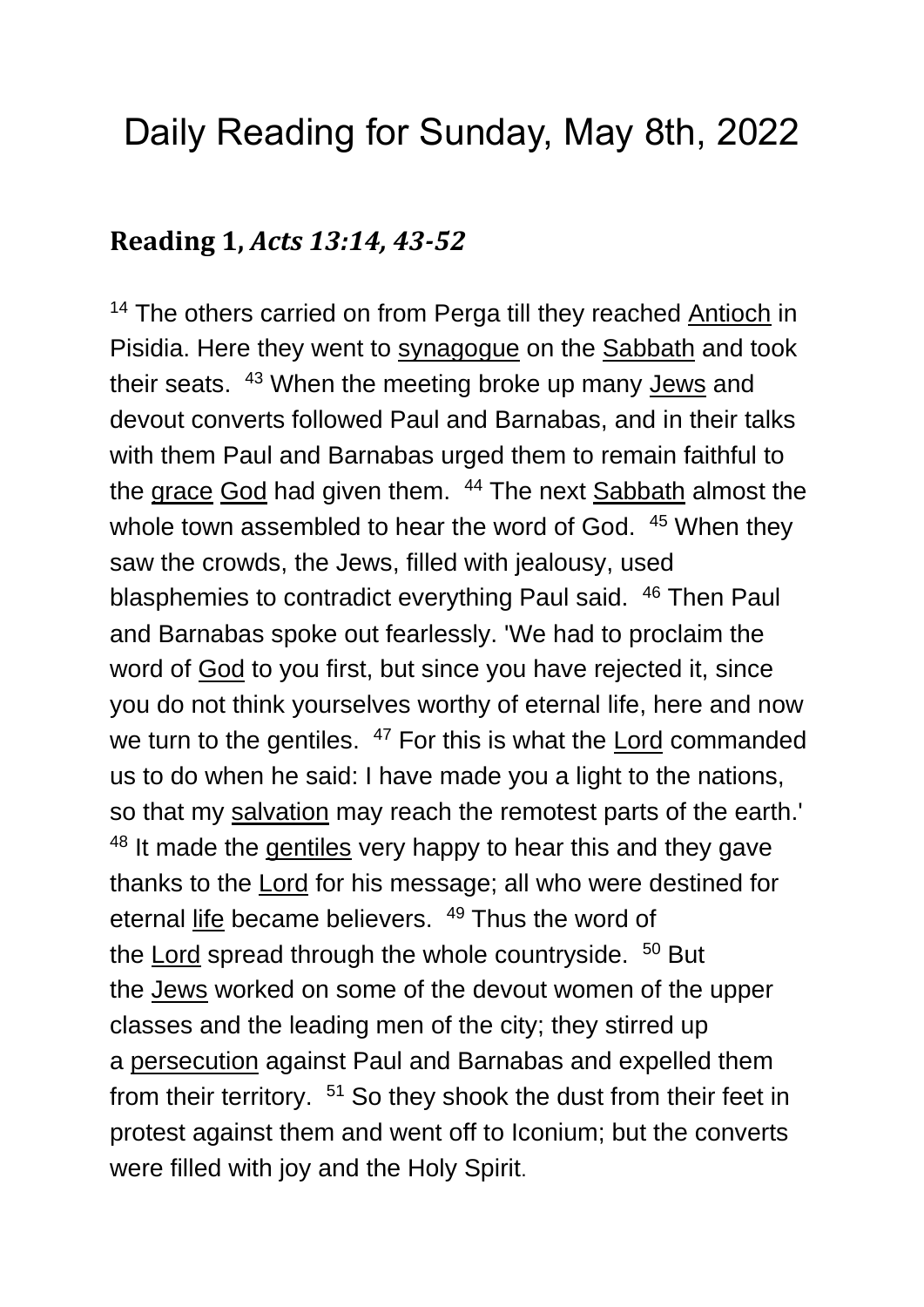#### **Responsorial Psalm,** *Psalms 100:1-2, 3, 5*

<sup>1</sup> [Psalm For thanksgiving] Acclaim Yahweh, all the earth, <sup>2</sup> serve [Yahweh](https://www.catholic.org/encyclopedia/view.php?id=6291) with gladness, come into his presence with songs of joy!

<sup>3</sup> Be sure that [Yahweh](https://www.catholic.org/encyclopedia/view.php?id=6291) is God, he made us, we belong to him, his people, the flock of his sheepfold.

<sup>5</sup> For [Yahweh](https://www.catholic.org/encyclopedia/view.php?id=6291) is good, his faithful love is everlasting, his constancy from age to age.

### **Reading 2,** *Revelation 7:9, 14-17*

<sup>9</sup> After that I saw that there was a huge number, impossible for anyone to count, of people from every nation, race, tribe and language; they were standing in front of the [throne](https://www.catholic.org/encyclopedia/view.php?id=11541) and in front of the Lamb, dressed in white robes and holding palms in their hands. They shouted in a loud voice, <sup>14</sup> I answered him, 'You can tell me, sir.' Then he said, 'These are the people who have been through the great trial; they have washed their robes white again in the blood of the Lamb. <sup>15</sup> That is why they are standing in front of God's [throne](https://www.catholic.org/encyclopedia/view.php?id=11541) and serving him day and night in his sanctuary; and the One who sits on the [throne](https://www.catholic.org/encyclopedia/view.php?id=11541) [will](https://www.catholic.org/encyclopedia/view.php?id=12332) spread his tent over them. <sup>16</sup> They [will](https://www.catholic.org/encyclopedia/view.php?id=12332) never hunger or thirst again; sun and scorching wind [will](https://www.catholic.org/encyclopedia/view.php?id=12332) never plague them, <sup>17</sup> because the